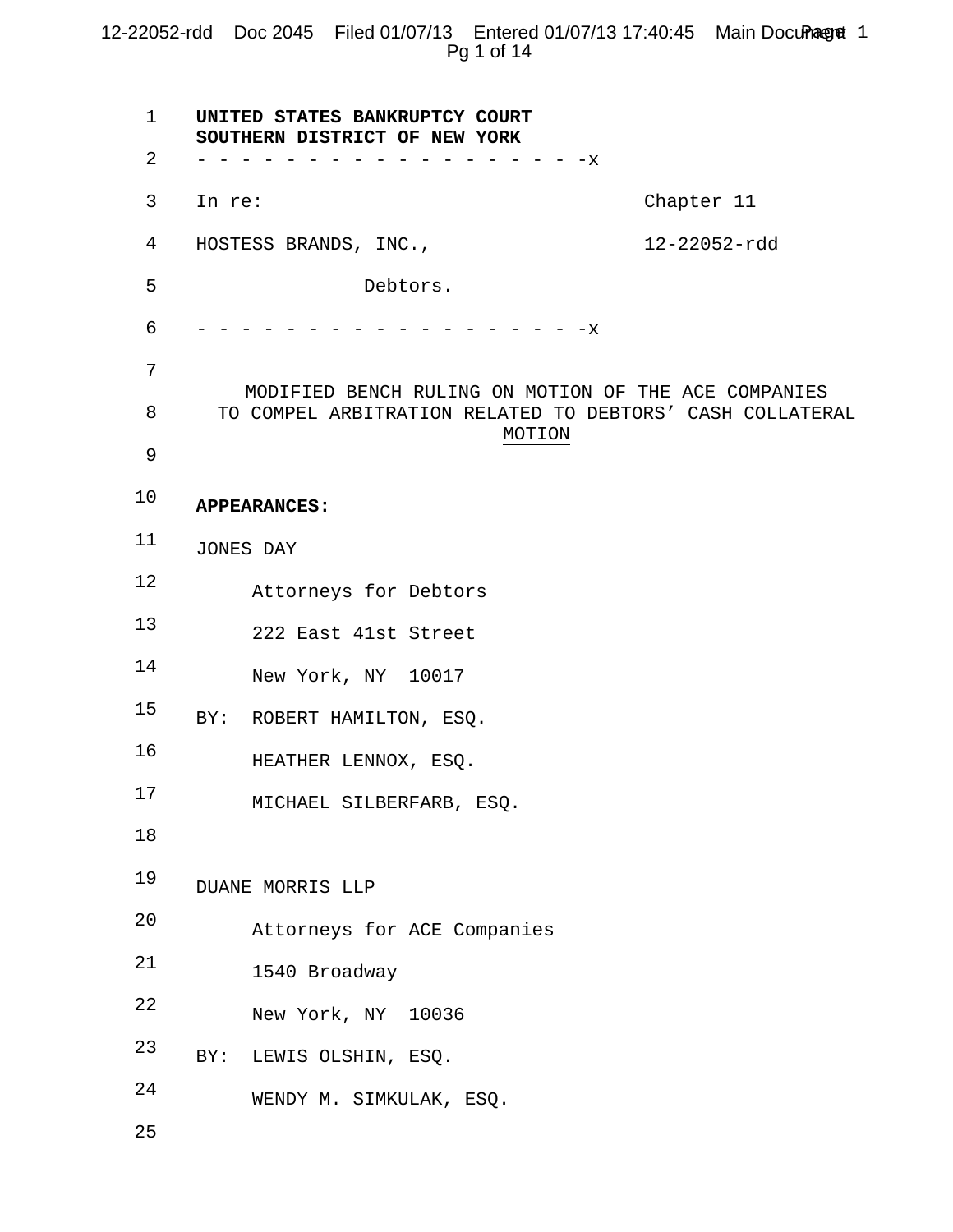## 12-22052-rdd Doc 2045 Filed 01/07/13 Entered 01/07/13 17:40:45 Main Document 2 Pg 2 of 14

1 2 3 4 5 6 **HON. ROBERT D. DRAIN, UNITED STATES BANKRUPTCY JUDGE:**  The debtors in this case filed a motion, dated November 5, 2012, for authority to use cash collateral of ACE American Insurance Company pursuant to section 363(c) of the Bankruptcy Code, and, as applicable, sections 361 (dealing with adequate protection) and 105.

7 8 9 10 11 The motion was adjourned on consent to January 2013. However, in the meantime ACE has moved to compel arbitration of what it terms a contract dispute underlying the debtors' cash collateral motion. And it is that motion to compel arbitration that is presently before me.

12 13 14 15 16 17 18 19 20 21 The reply brief submitted by ACE succinctly summarizes the facts. Pursuant to prior agreements, which have been, by order of the Court, assumed (and I'm compressing a lot into that phrase, because the orders themselves are important and affect the interpretation of the agreements), the debtors have agreed to provide the cash collateral to the ACE Companies for purposes of securing their obligations under the agreements, including the agreement to pay deductibles, that the debtors owe to the ACE companies under their insurance program.

22 23 24 25 Those obligations continue to accrue, although the policies have now been replaced or expired, because, obviously, there's a continuing expectation that injuries covered by the policies will manifest themselves.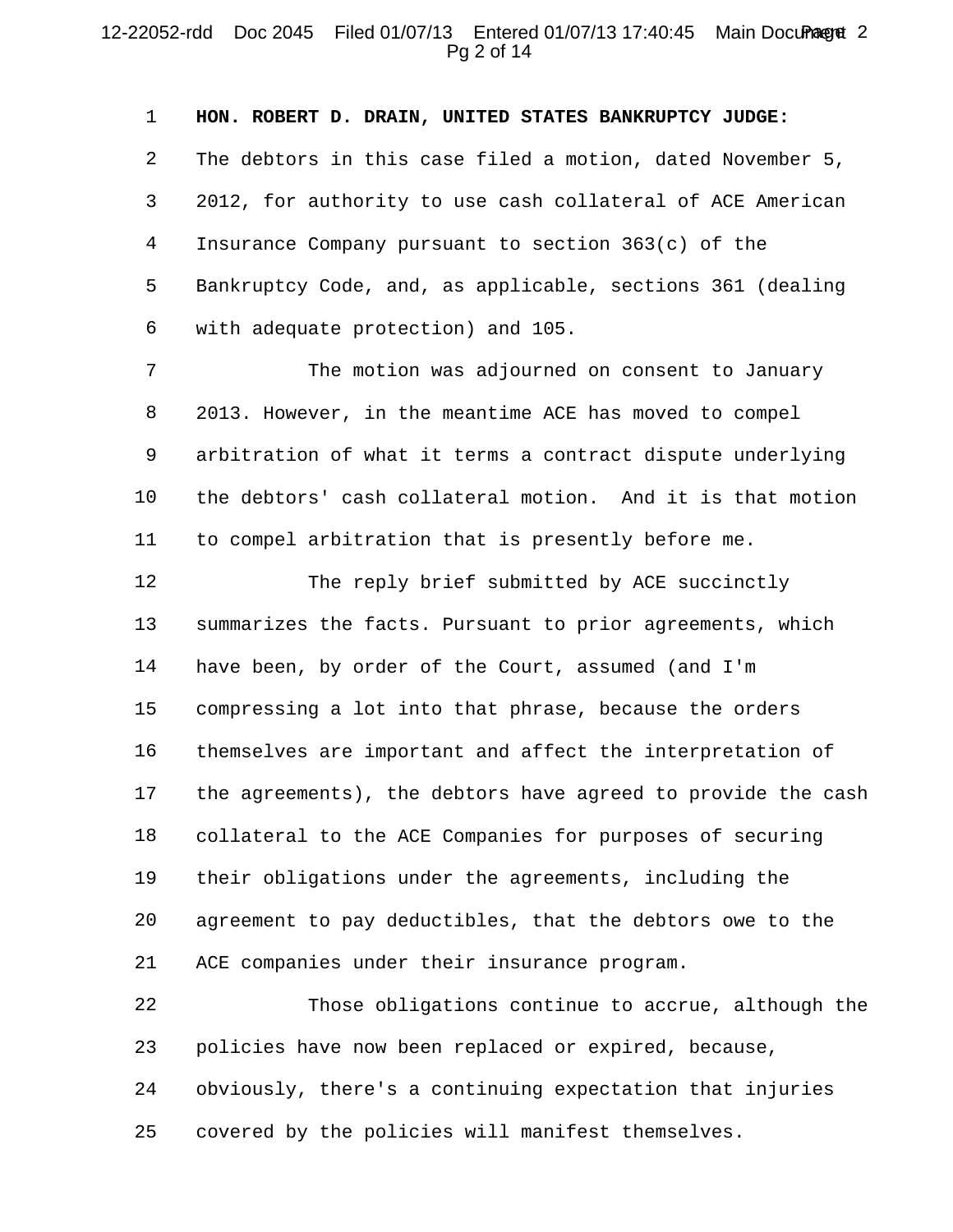# 12-22052-rdd Doc 2045 Filed 01/07/13 Entered 01/07/13 17:40:45 Main Document 3 Pg 3 of 14

1 2 3 4 5 6 7 8 9 10 11 12 13 14 ACE asserts, simply, the collateral was provided pursuant to the collateral agreement, the collateral secures their obligations under the collateral agreement, the collateral agreement, in Article 4, expressly requires the debtors to continue to provide collateral until ACE determines that there is no longer any need for such security, before the calculation of the insurance obligation, as defined in the collateral agreement, and that calculation may only be determined by interpreting the collateral agreement. Therefore, ACE contends, the motion contemplates a breach of the collateral agreement, and, therefore, ACE contends, that breach, or that dispute, must be arbitrated under the arbitration clause in the agreement. That arbitration clause states, "Any controversy,

15 16 dispute, claim, or question arising out of or relating to this agreement, including, without limitation,

17 18 19 20 21 interpretation, performance, or non-performance by any party, or any breach thereof, (hereinafter collectively "controversy") shall be referred to and resolved exclusively by three arbitrators through private confidential arbitration conducted in Philadelphia, Pennsylvania."

22 23 24 25 There's a mechanism for selecting the arbitration panel: "One arbitrator shall be chosen by each party, and a third by the two so chosen. If either party refuses or neglects to appoint an arbitrator within 30 days after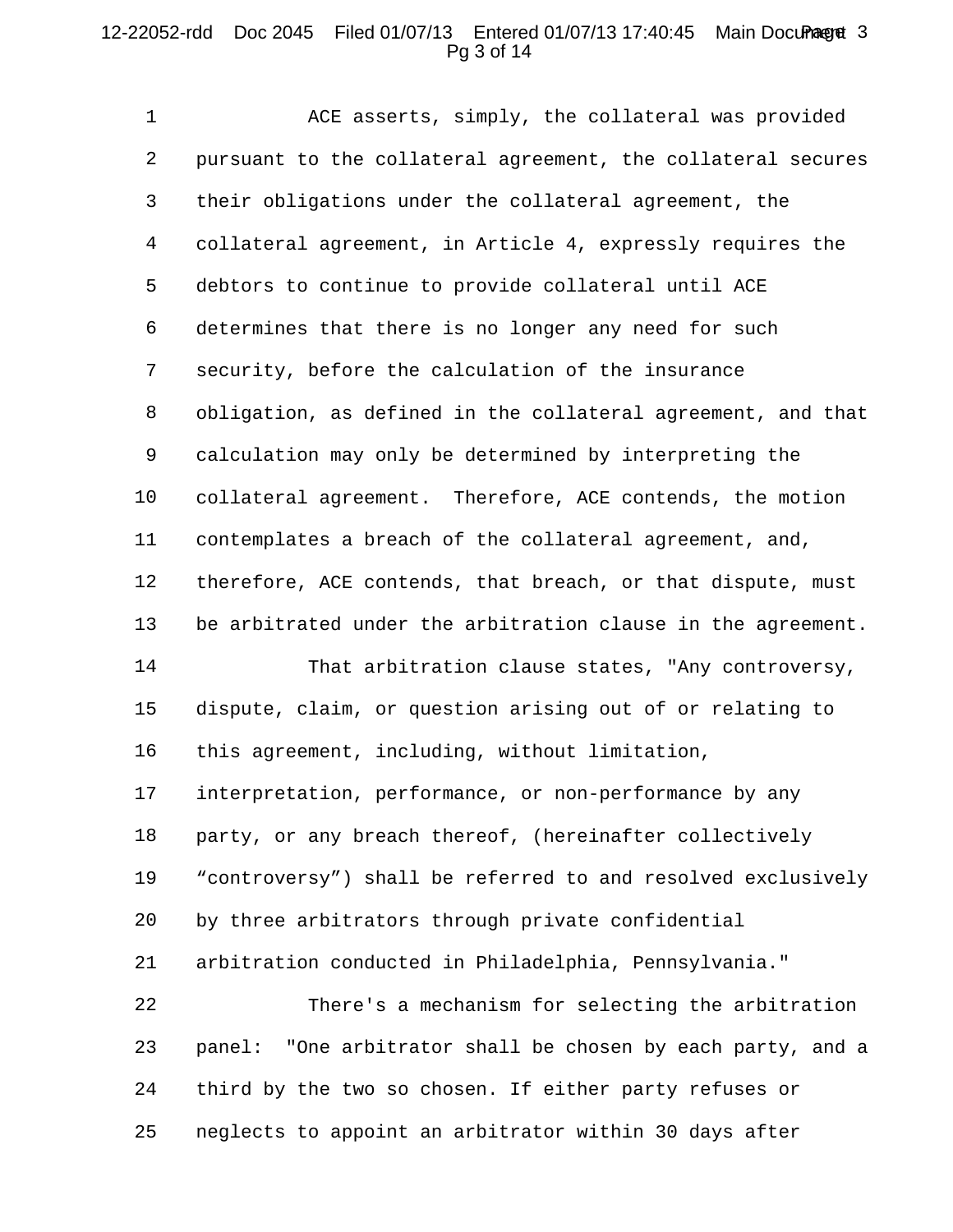## 12-22052-rdd Doc 2045 Filed 01/07/13 Entered 01/07/13 17:40:45 Main Document 4 Pg 4 of 14

1 2 3 4 5 6 7 8 9 10 receipt of written notice from the other party requesting it to do so, the requesting party may choose a total of two arbitrators who shall choose a third. If those arbitrators fail to select a third arbitrator within ten days, after both have been named, the party plaintiff shall notify the American Arbitration Association, which shall appoint the third arbitrator," who shall be disinterested and neutral. Further, "The arbitrators may abstain from following the strict rules of law and shall make their decision with regard to the custom and usage of insurance

11 business as of the effective date of this agreement."

12 13 14 15 16 17 18 19 The ACE insurers contend in their motion that under applicable law the foregoing provision requires arbitration of the dispute regarding the debtors proposed breach of the applicable insurance program, and, as laid out on the record today by counsel for ACE, at least part of the issue relating to the cash collateral motion, which is what is the exact amount of the debtors' obligations that are secured under the applicable agreement.

20 21 22 23 24 25 The debtors contend, to the contrary, that the issue before the Court is not a breach of contract issue, but, rather, their right, whether or not the contract is breached by exercising such right, to use cash collateral pursuant to section 363(c)(2) of the Bankruptcy Code, which states that "The trustee" (and, for these purposes, a debtor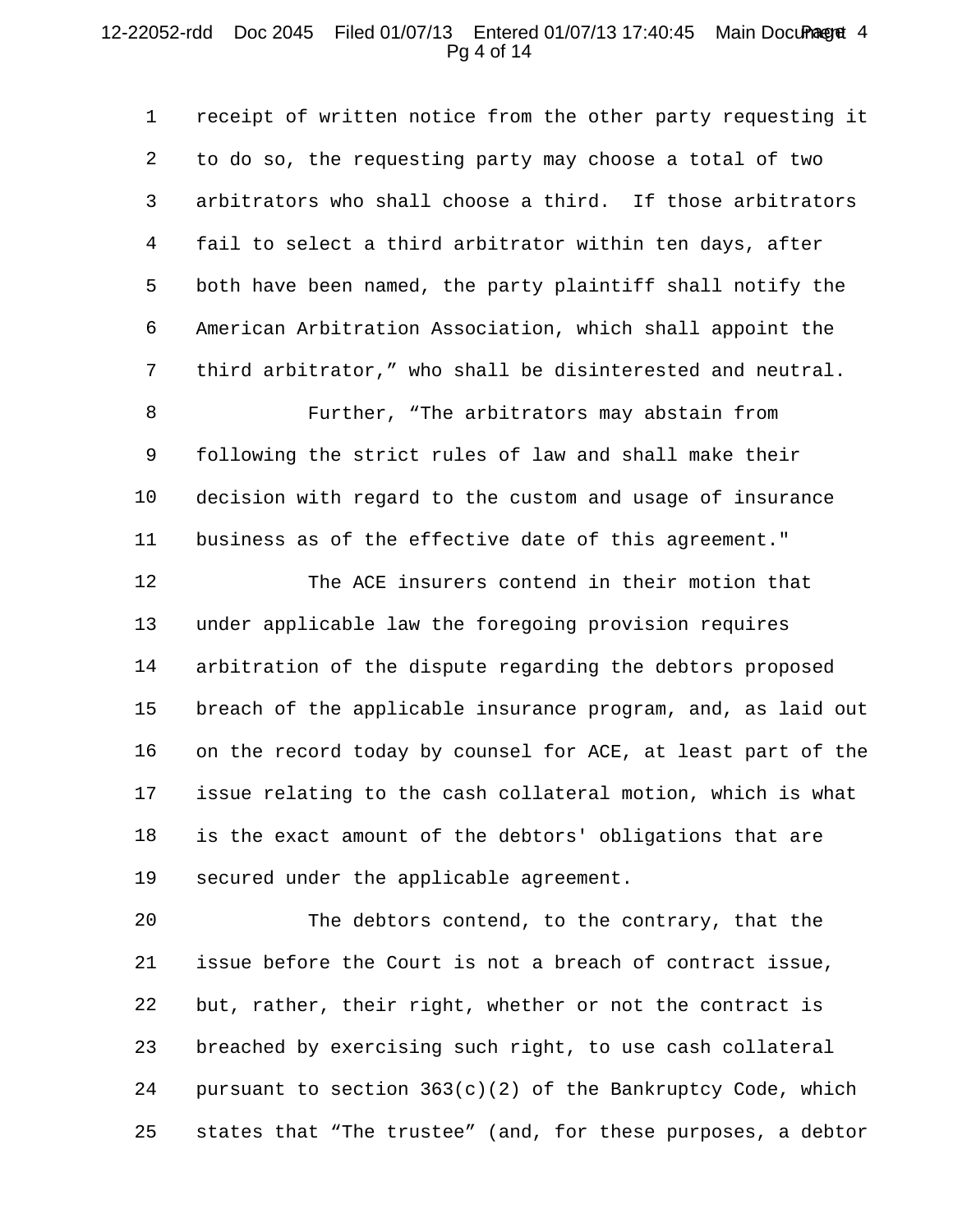# 12-22052-rdd Doc 2045 Filed 01/07/13 Entered 01/07/13 17:40:45 Main Document 5 Pg 5 of 14

1 2 3 4 5 6 in possession is the equivalent of a trustee) "may not use, sell, or lease cash collateral under paragraph 1 of this subsection, unless (a) each entity that has an interest in such cash collateral consents, or (b) the court, after notice and a hearing, authorizes such use, sale, or lease in accordance with the provisions of this section."

7 8 9 10 11 12 13 14 15 The standard for such determination is set forth in Section 363(e) of the Bankruptcy Code, which states, "Notwithstanding any other provision of this section, at any time on request of an entity that has an interest in property sold, used, or leased, or proposed to be used, sold, or leased, by the trustee, the court, with or without a hearing, shall prohibit or condition such use, sale, or lease as is necessary to provide adequate protection of such interest."

16 17 18 19 20 21 "Adequate protection" is also referred to and defined, although, in a fairly open-ended way, in section 361 of the Bankruptcy Code, which states that "when adequate protection is required under Section 363, it may be provided by," and then it lists several factors in the alternative, which have been supplemented by the case law.

22 23 24 25 At this point, following the leading decisions of In re United States Lines, Inc., 197 F.3d 631 (2d Cir. 1999), and MBNA America Bank v. Hill, 436 F.3d 104 (2d Cir. 2006), the law regarding when and under what circumstances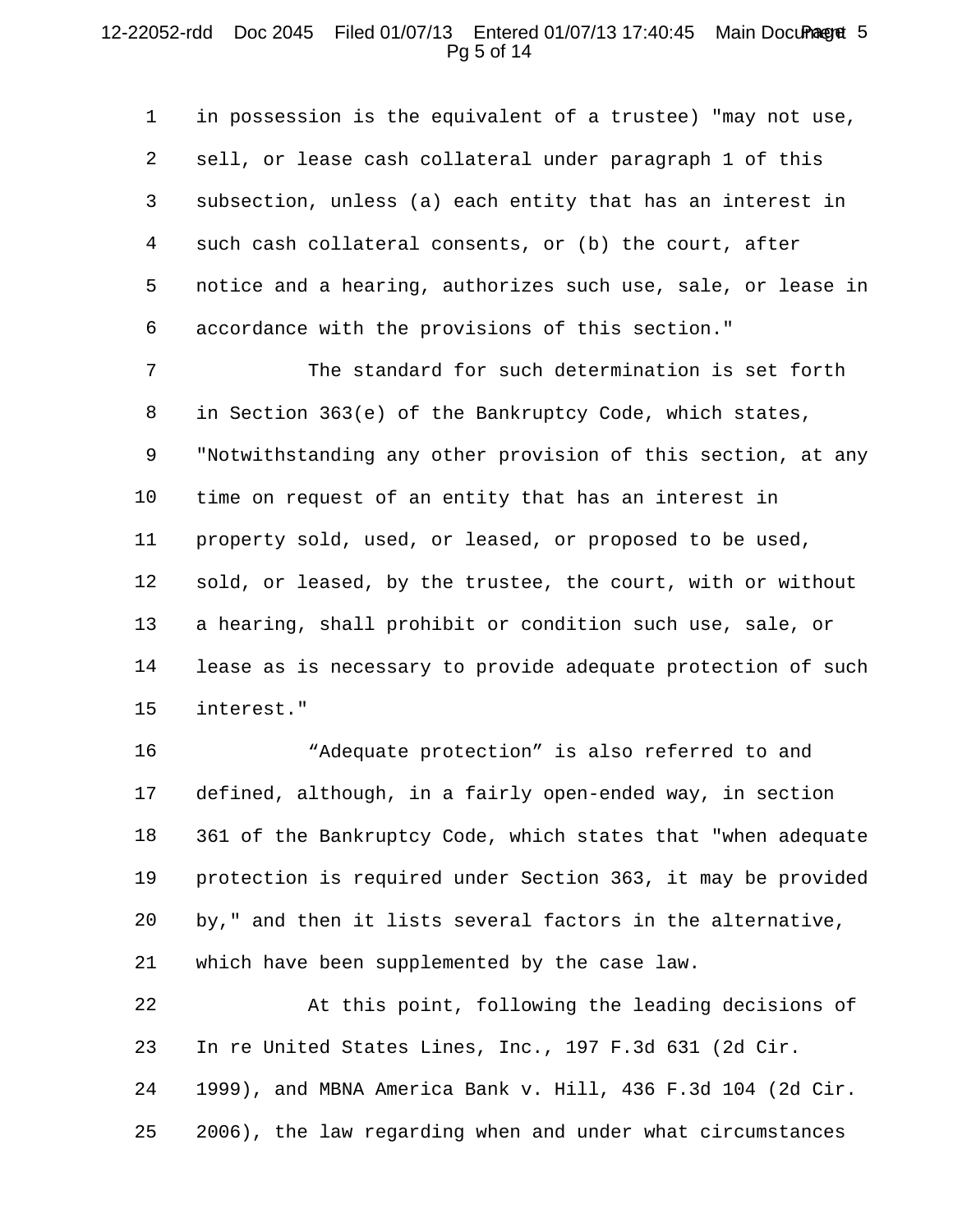## 12-22052-rdd Doc 2045 Filed 01/07/13 Entered 01/07/13 17:40:45 Main Document 6 Pg 6 of 14

1 2 3 4 5 6 7 8 9 10 11 12 13 14 15 16 17 18 arbitration is required in a bankruptcy case, and when, if it is not required, the Court should exercise its discretion to stay it, is fairly well defined in the Second Circuit. The law is well summarized by Bankruptcy Judge Glenn in In re Bethlehem Steel Corp, 390 B.R. 784 (Bankr. S.D.N.Y 2008). He states, at 789, "When determining whether to compel arbitration and stay proceedings pending arbitration, a court must " (that is, the bankruptcy court in particular) "undertake a multi-step process: first, it must determine whether the parties agreed to arbitrate; second, it must determine the scope of that agreement; third, if federal statutory claims are asserted, it must consider whether Congress intended those claims to be nonarbitrable; and, fourth, if the court concludes that some, but not all, of the claims in the case are arbitrable, it must then decide whether to stay the balance of the proceedings pending arbitration." (quoting Oldroyd v. Elmira Bank, 134 F.3d 72, 75-76 (2d Cir. 1998).

19 20 21 22 23 24 25 When reading the case law, it is clear that in applying that analysis the courts are motivated or swayed in part by not just a simple determination of whether a matter is non-core or core pursuant to 28 U.S.C. section 157(b), although that is an important factor, but whether, even if it is core under that section of the Judicial Code, it is, in fact, "substantially" core or truly a function of the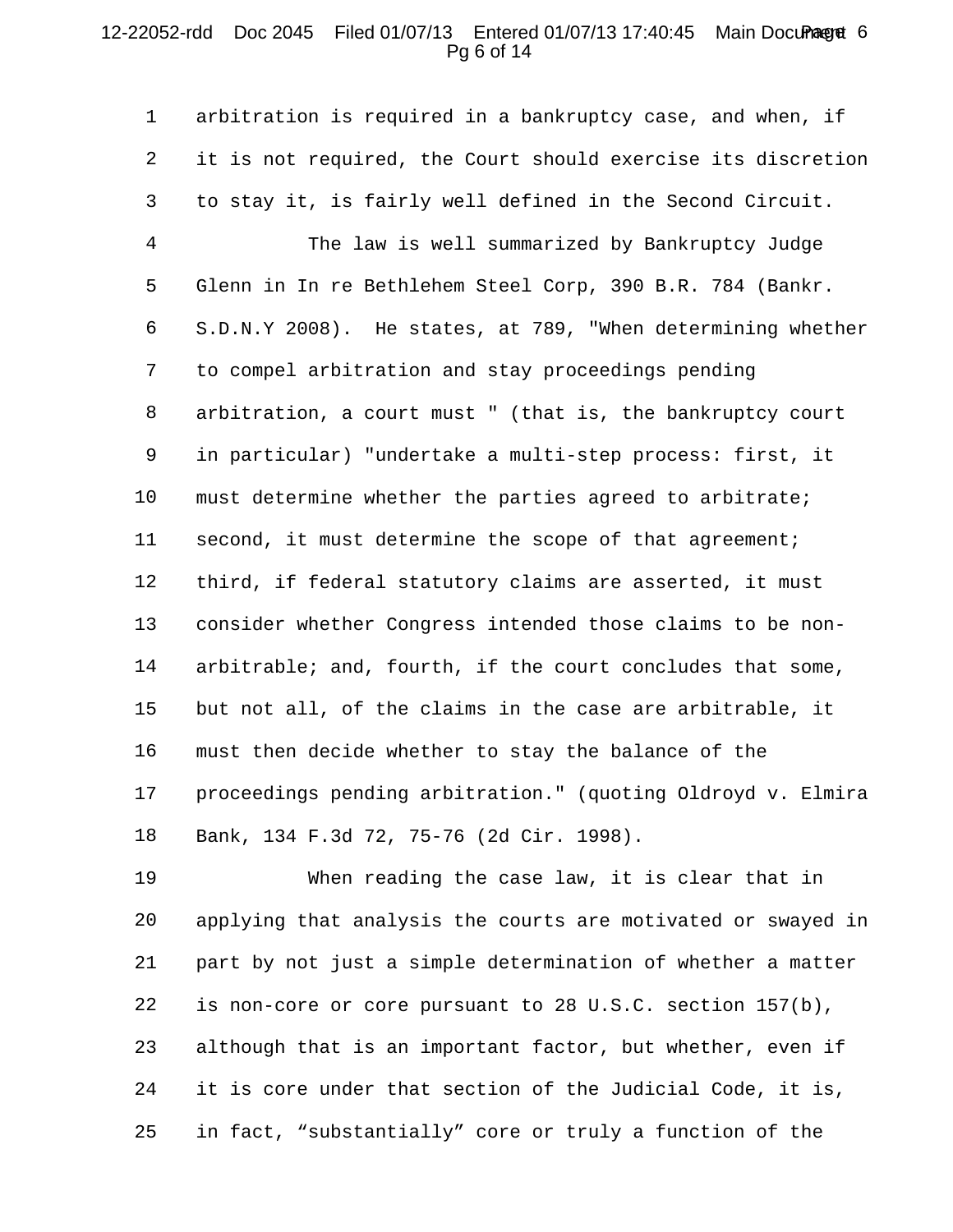# 12-22052-rdd Doc 2045 Filed 01/07/13 Entered 01/07/13 17:40:45 Main Document 7 Pg 7 of 14

1 2 3 4 5 bankruptcy process. They do so, I believe, in part because they are interpreting whether, in fact, the first factor is met, which is whether the parties agreed to arbitrate, and, also, whether the third factor is met, which is whether Congress intended the claims at issue to be non-arbitrable.

6 7 8 9 10 11 12 13 14 15 16 17 Bankruptcy is a multi-party process that is rooted in the past but that in many cases drastically alters the parties' prebankruptcy rights. It appears clear to me that using Judge Glenn's phrase "substantially core" from the Bethlehem Steel case, whether a debtor has authority to use cash collateral is clearly substantially core. That is, it is central to the bankruptcy process that Congress contemplated as substantially altering otherwise existing and enforceable rights under applicable non-bankruptcy law, and that Congress did so in light of the fact that it is a multi-party process, and not just a simple two-party dispute.

18 19 20 21 22 23 24 25 Many courts apply that analysis in the context of determining whether the parties actually agreed to arbitrate the dispute, making the distinction between the prepetition debtor and the postpetition trustee or debtor in possession. See, for example, Bethlehem Steel, 390 B.R. at 790 and 793, in which the court, citing many other authorities, holds that bankruptcy law-created claims that are not derivative of the prepetition debtor's rights are not subject to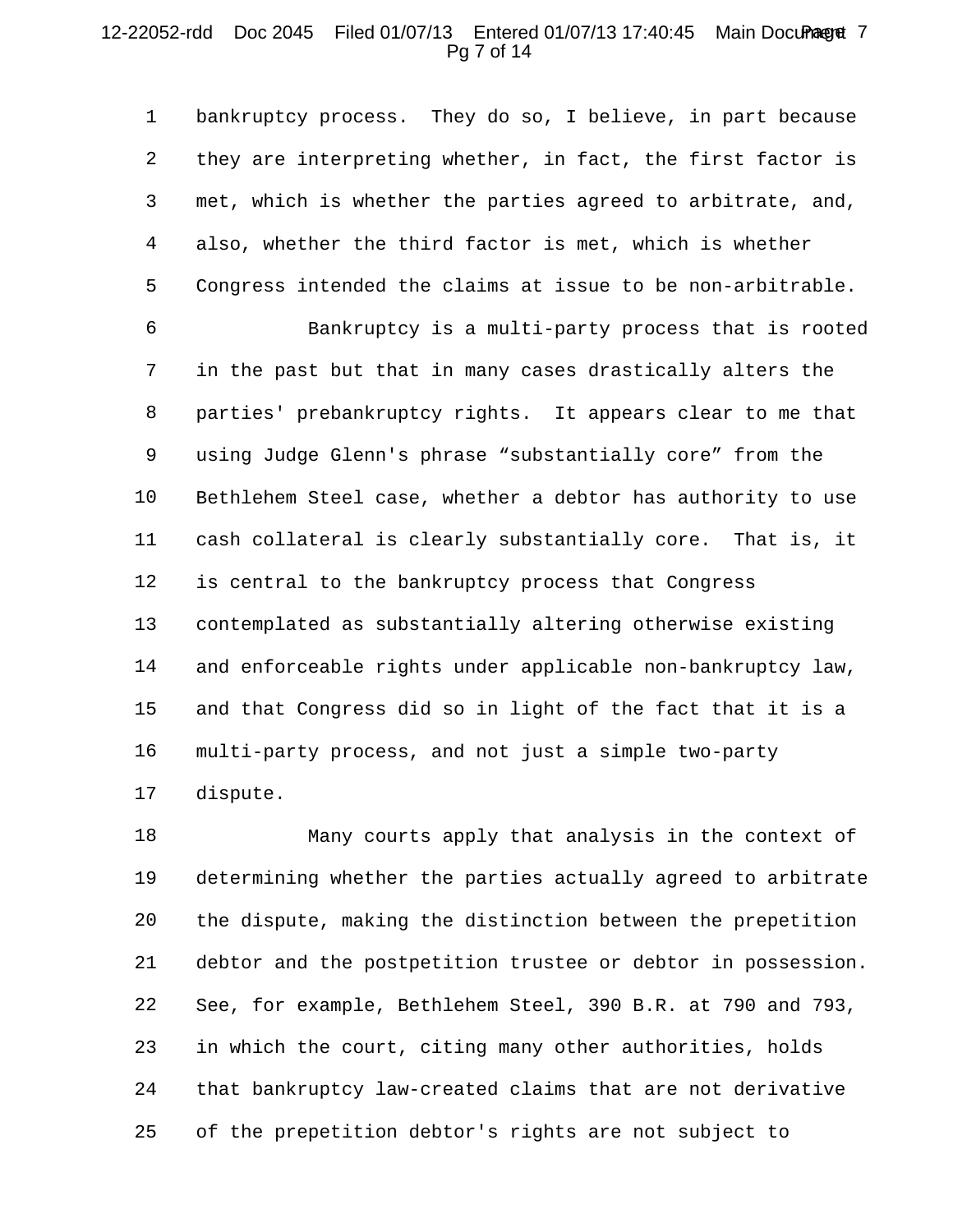## 12-22052-rdd Doc 2045 Filed 01/07/13 Entered 01/07/13 17:40:45 Main Document 8 Pg 8 of 14

1 2 3 4 5 6 7 8 arbitration. See also -- I appreciate it's the same judge, but the logic is the same, and equally telling -- In re S.W. Bach & Company, 425 B.R. 78 (Bankr. S.D.N.Y 2010), at 91 through 92, as well as In re Salander-O'Reilly Galleries, LLC, 475 B.R. 9 (S.D.N.Y 2012), in which District Judge Seibel states, "There is no justification for binding creditors to an arbitration clause with respect to claims that are not derivative of one who is a party to it."

9 10 11 12 13 14 15 16 17 18 19 20 21 22 23 24 I recognize that Judge Lane in In re Cardali, 2010 Bankr. LEXIS 4113 (Bankr. S.D.N.Y 2010), took the view that a fraudulent transfer lawsuit could be subject to arbitration, notwithstanding that the party in the shoes of the debtor in that case was asserting rights under the Bankruptcy Code created by Congress. He did so because, however, those rights specifically derived from state law causes of action, and his view regarding Granfinanciera, S.A. v. Nordberg, 492 U.S. 33 (1989). That view, frankly, conflicts with numerous other cases. I don't need to decide my own position on that issue, but it appears clear to me that congressional authority to use cash collateral under the requirements set forth in sections 363(e) and 361 of the Bankruptcy Code is not at all rooted in a right that exists pre-bankruptcy. Indeed, the whole purpose of the sections is to alter those rights, as created by Congress.

25 Therefore, it appears to me that with regard to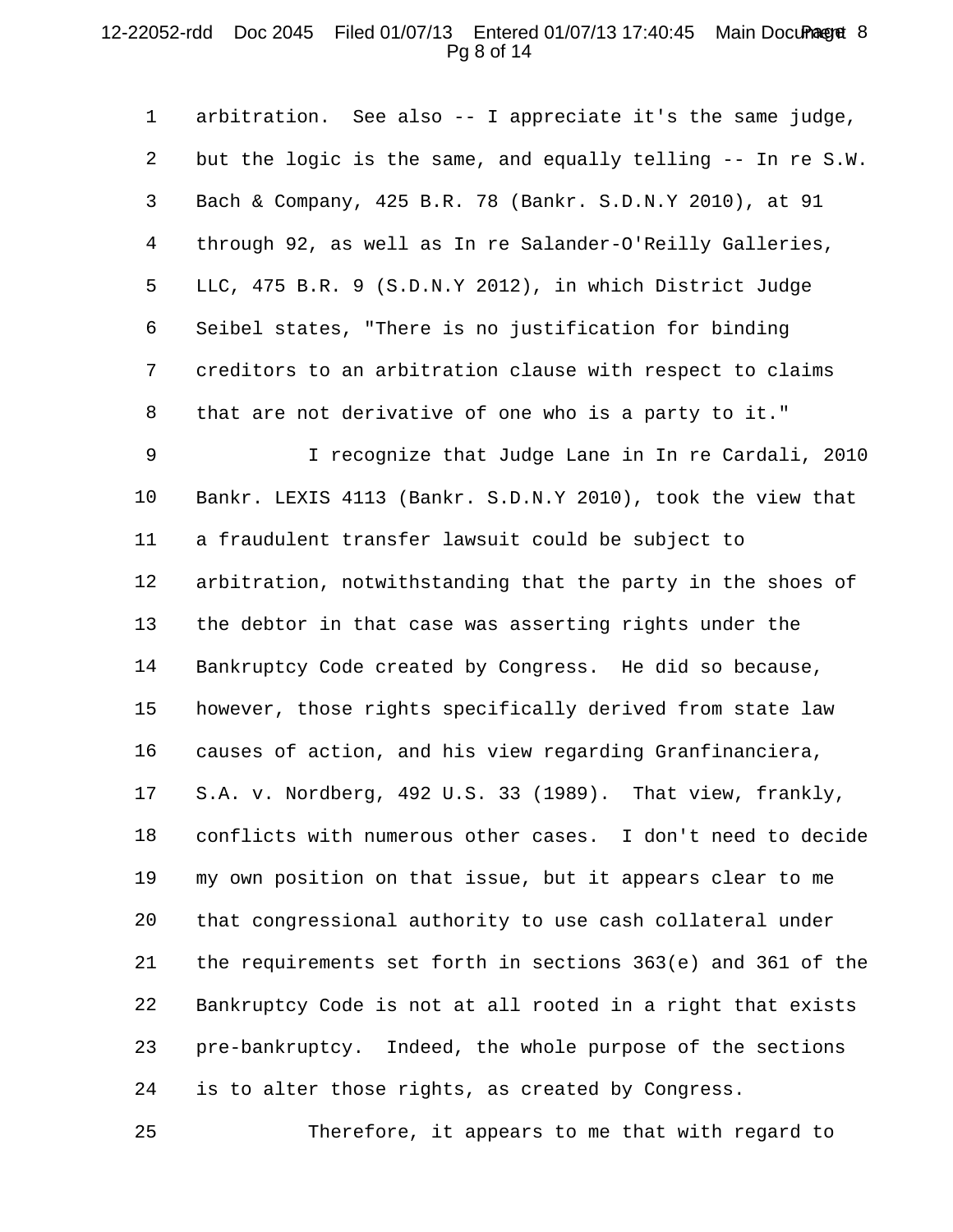## 12-22052-rdd Doc 2045 Filed 01/07/13 Entered 01/07/13 17:40:45 Main Document 9 Pg 9 of 14

1 2 3 4 5 6 7 8 this particular dispute, the parties, in fact, did not agree to arbitrate the use of cash collateral. I say that notwithstanding my belief that it is a broad arbitration agreement, as phrased, and, therefore, would satisfy in favor of ACE (and certainly the debtors would not carry their burden to show otherwise) that the agreement is broad. But, to me, it does not deal with the unique bankruptcy context of the cash collateral motion.

9 10 11 12 13 14 15 16 17 One can also approach the problem presented by the motion from the perspective of whether Congress intended this particular type of dispute to be non-arbitrable. Obviously, Congress did not so state expressly in the relevant provisions of the Bankruptcy Code. On the other hand, Congress did expressly provide for the Court to make the relevant determination under section 363(e), and applied it to a trustee or debtor in possession, not the prepetition debtor.

18 19 20 21 22 23 24 25 And, further, it is, as such, a core matter going beyond the basic statutory definition of "core," 28 U.S.C. section 157(b), to be a fundamental aspect of the bankruptcy process. It is hard to see how Congress would have meant to turn over this particular type of determination, in which, as the Second Circuit has recognized, other parties in interest would have the right to intervene if they wanted to (see In re The Caldor Corp., 303 F.3d 161 (2d Cir. 2002); 11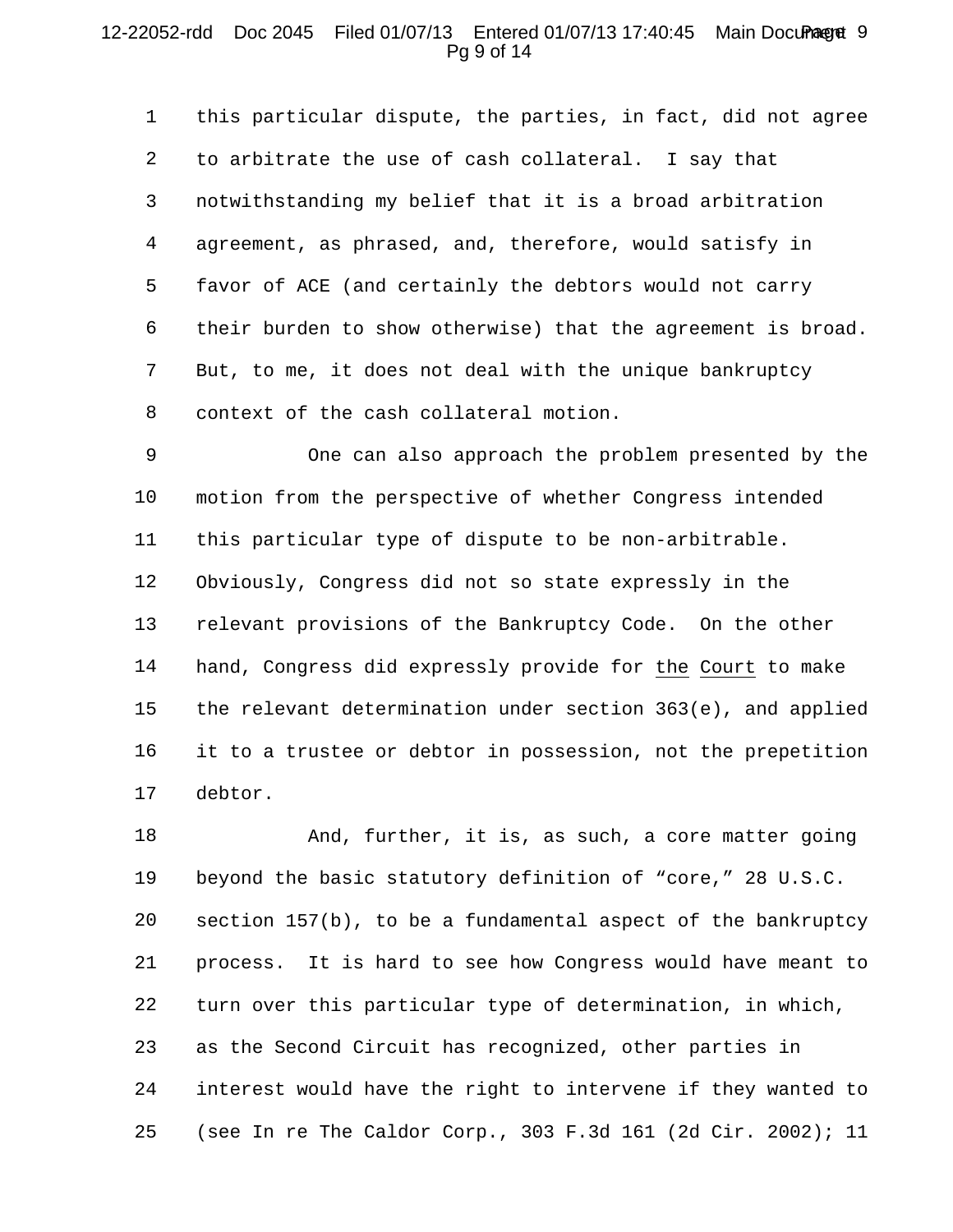## 12-22052-rdd Doc 2045 Filed 01/07/13 Entered 01/07/13 17:40:45 Main Document10 Pg 10 of 14

1 2 3 4 5 6 7 8 9 10 11 12 13 14 15 16 U.S.C. section 1109(b)) to an arbitration panel in a two party dispute, which may abstain from following the strict rules of law and "shall make their decision with regard to the custom and usage of the insurance business." See generally Randall G. Block, "Bound in Bankruptcy," 29 Los Angeles Lawyer (2007), in which the author states, "Other provisions of the Bankruptcy Code" (other than lift-stay motions) "that require the bankruptcy court to make findings or approve certain actions are arguably inconsistent with resolution through arbitration. For example, the confirmation of a plan, sale of property outside the ordinary course, use of cash collateral, or assumption or rejection of executory contracts all require express authorization by the court. Arguably this authorization requirement does not comport with allowing disputes over these matters to be handled through arbitration."

17 18 19 20 21 22 23 Again, all of those issues involve both multiparty notice and determination, recognizing the multi-party nature of bankruptcy issues in bankruptcy cases, and, finally, in a summary proceeding manner, the exercise, as a final call, of the bankruptcy judge's judgment as to the propriety of the action to be taken. See In re Orion Pictures Corp., 4 F.3d 1095 (2d Cir. 1993).

24 25 It also appears to me that even if the arbitration provision does, in fact, apply to this dispute, the Court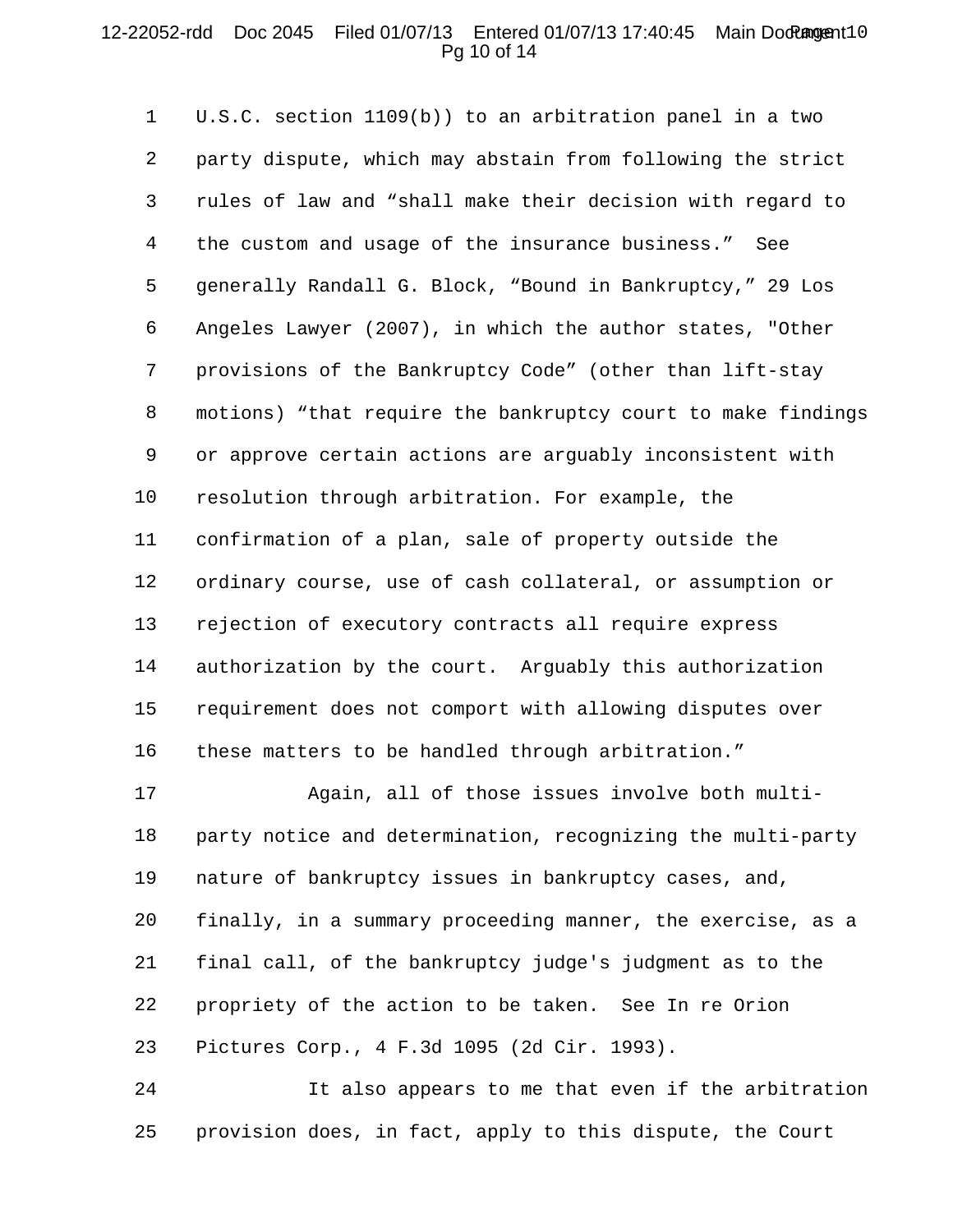## 12-22052-rdd Doc 2045 Filed 01/07/13 Entered 01/07/13 17:40:45 Main Document11 Pg 11 of 14

1 2 3 4 5 6 7 8 9 10 11 12 should exercise its discretion and deny the arbitration demand. The Court clearly has that authority, given that this is a core proceeding. The cases stemming from the MBNA v Hill decision make that clear, as does the United States Lines decision, although MBNA also made it clear that to exercise the court's discretion on a core matter, that is, core under 28 U.S.C. section 157, the type of matter must be unique to or uniquely affected by bankruptcy proceedings, and the proceedings are a core bankruptcy function that invokes substantial substantive rights that are created by the Code and in severe conflict with arbitration under the Federal Arbitration Act.

13 14 15 16 17 18 19 20 21 22 23 24 As I noted earlier, this is clearly that type of proceeding. Therefore, I see no contradiction in the logic employed by Bankruptcy Judge Walsh in Delaware in the NEC Holdings' case, which involved a similar request for cash collateral (the transcript of which has been attached as Exhibit B to the objection of the motion, which is Case No. 10-1890, Docket No. 1360, Bankruptcy D. Delaware, June 30, 2011), and Judge Walsh's written decision in In re Olympus Healthcare Group, 352 B.R. 603 (Bankr. D. Del. 2006), which involved not use of cash collateral, but a contract dispute, a true contract dispute, which certainly would be subject to arbitration.

25 If I were to exercise any discretion here, I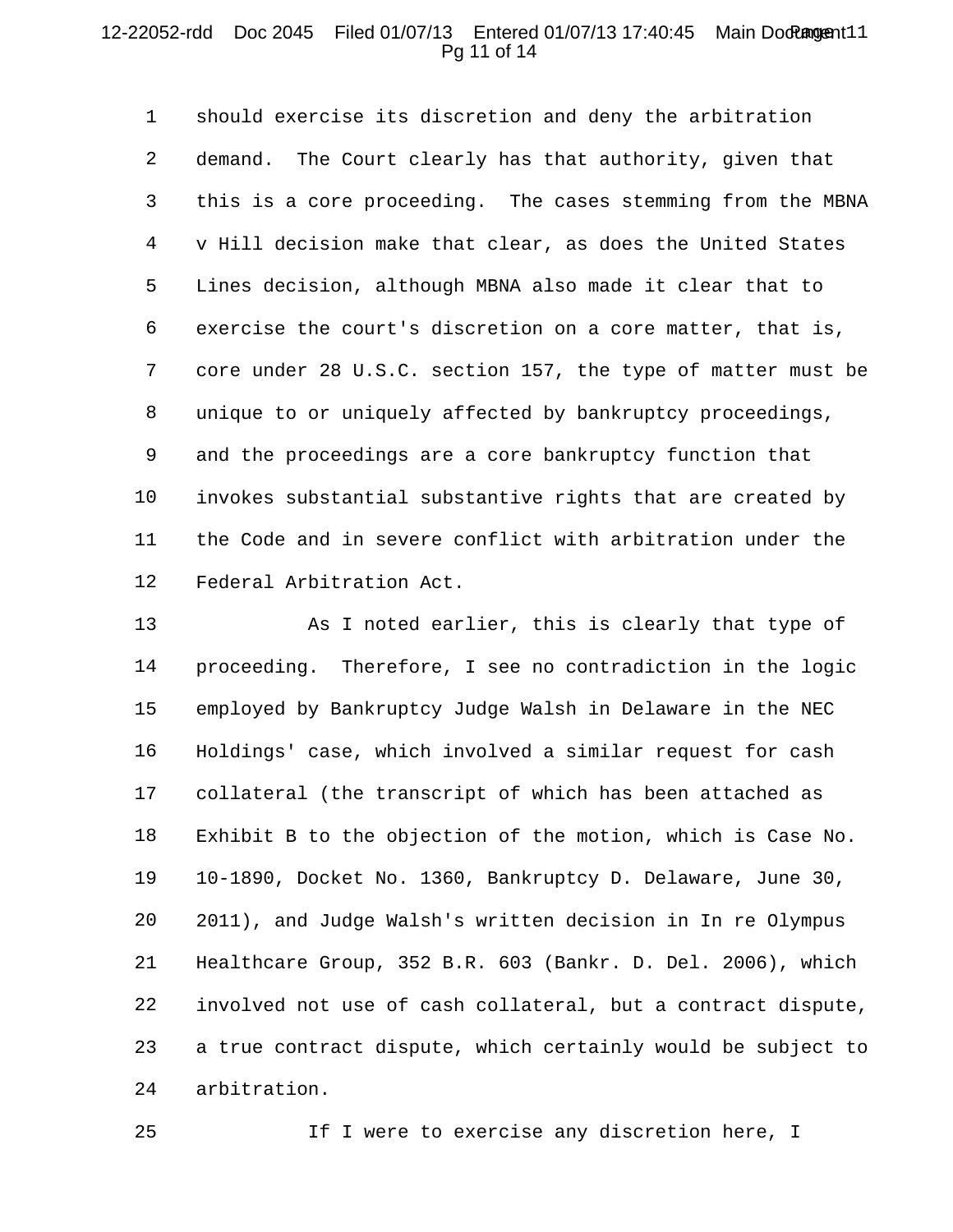#### 12-22052-rdd Doc 2045 Filed 01/07/13 Entered 01/07/13 17:40:45 Main Document12 Pg 12 of 14

1 2 3 4 5 6 7 8 believe it would not be over whether I should hear the section 363(e) matter, because clearly I need to hear it, I have a duty to hear it, but, rather, whether I should parcel out a piece of that litigation to an arbitration panel. But, as I stated during oral argument, it would seem to me that that piece would only be a piece to fix a specific fact that might be at issue, as opposed to underlying rights of the parties.

9 10 11 12 13 14 15 16 17 18 19 It would be analogous to compelling a piece of a lift stay motion to go to arbitration, and then have that fact come back to me. I suppose under certain circumstances, applying the Second Circuit's factors laid out in In re Sonnax, a court might do that, particularly if the non-bankruptcy tribunal or arbitrable panel was about to rule on that key issue. See In re Sonnax Industries, Inc., 907 F.2d 1280, 1286 (2d Cir. 1990), laying out the twelve factors that the Circuit believes relevant to whether to lift the stay for another decision-making body to determine an issue.

20 21 22 23 24 25 But it would be in that context, as opposed to requiring arbitration, and it is the approach that has been taken by countless courts in the analogous situation where there was a lift-stay motion and parts of the issue were involved in arbitration and where the courts applied the Sonnax factors as opposed to saying that pieces of the lift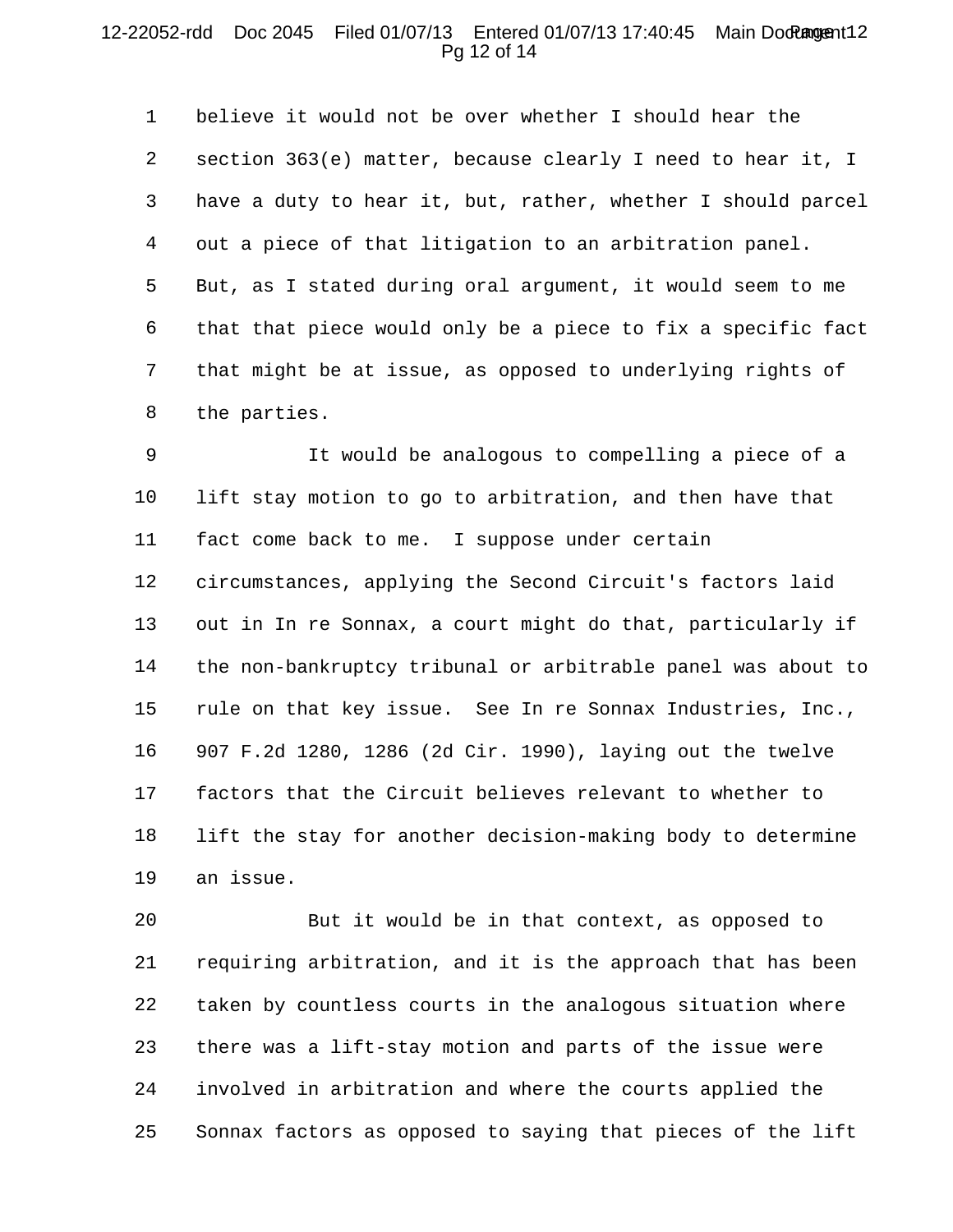## 12-22052-rdd Doc 2045 Filed 01/07/13 Entered 01/07/13 17:40:45 Main Document13 Pg 13 of 14

1 2 3 4 5 6 7 8 9 stay issue were to be sent to the arbitrators. See, for example, Salander-O'Reilly Galleries, 479 B.R. at 25; In re St. Vincent's Catholic Medical Centers of New York, 2012 U.S. Dist. LEXIS 139584 (S.D.N.Y September 27, 2012), at 8 through 10; and In re Quigley Company, Inc., 361 B.R. 723, 743 through 44 (Bankr. S.D.N.Y 2007). See also In re Spectrum Information Technologies, Inc., 183 B.R. 360 (Bankr. E.D.N.Y 1995), although I recognize that that case predates MBNA v Hill.

10 11 12 13 14 15 16 17 18 19 20 21 22 23 I conclude, in exercising my discretion with respect to this core matter under 28 U.S.C. section 157(a)(2) (and it is "substantially" core under the arbitration/bankruptcy court analysis), that the issues, which substantially affect both bankruptcy policy as well as the conduct of this case, are such that even if the parties did, in fact, agree to arbitrate the cash collateral issue, and, further, that Congress did not intend to preclude the arbitration of this issue, having considered the nature of the claim and the facts of this case, clearly the whole dispute (and even the portion of dispute which would not result in anything more than providing a data point for the Court in deciding the dispute), should not be determined by an arbitration panel.

24 25 To do so would seriously jeopardize the objectives of the Bankruptcy Code as expressed in section 363(c) and